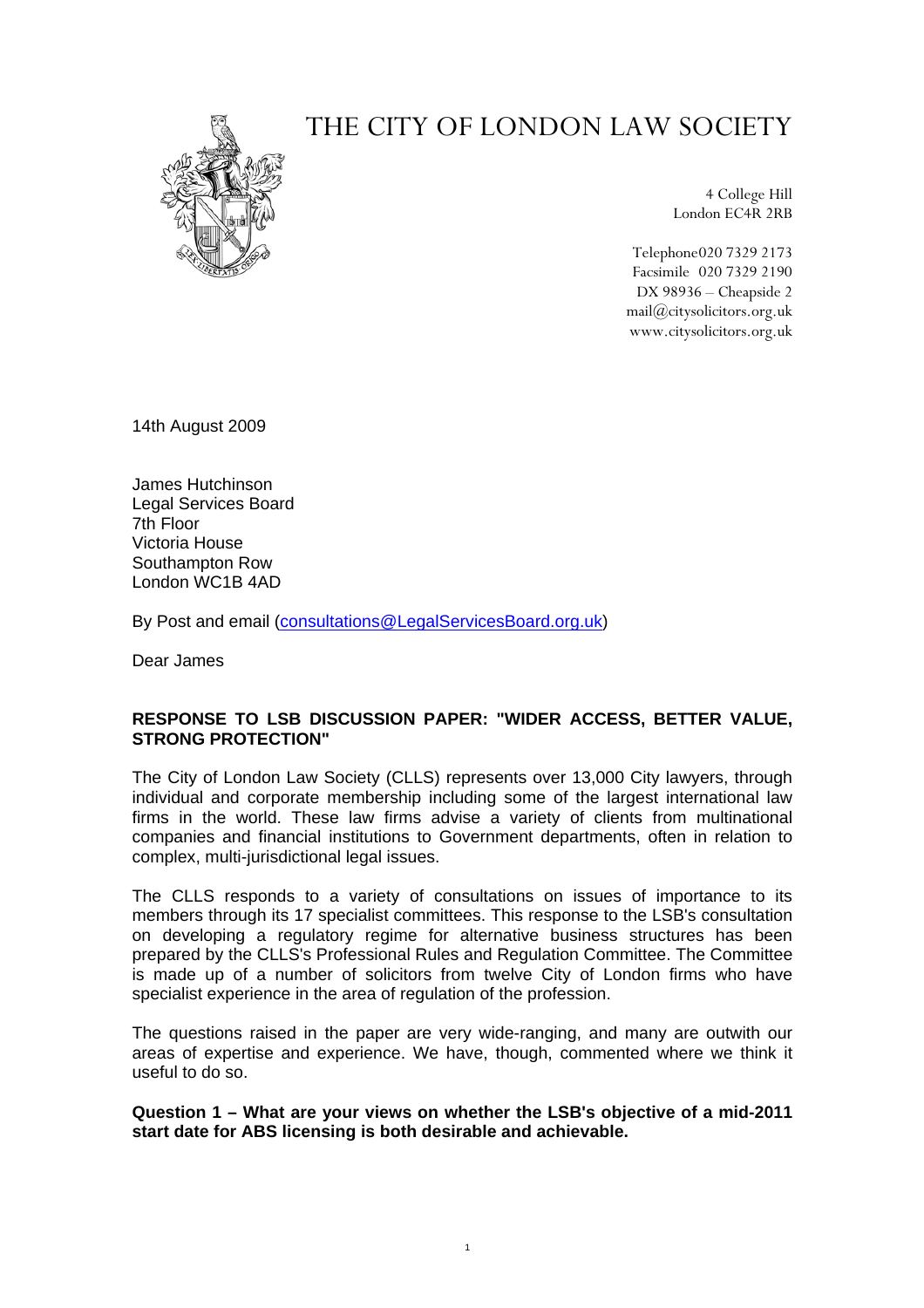Clearly, setting a target for commencement focuses efforts and to that extent is helpful. It risks being seen as arbitrary though. It is quite possible that developing licensing rules by the proposed licensing bodies may be a time-consuming and difficult task. We comment below on how this might be addressed.

## **Question 2 – How do we ensure momentum is maintained across the sector towards opening the market?**

By drawing in those with an interest. For example, we would very much like to be represented on the "cross-stakeholder ABS Implementation Group" referred to in **paragraph 3.6**. Additionally, you may wish to consider establishing timelines for the relevant actions which need to be taken under Part 5 of the Legal Services Act (the Act) if a regulator wishes to be in a position to grant licences to ABSs by mid-2011.

#### **Question 3 – What are your views on whether the LSB should be prepared to license ABS directly in 2011 if necessary to ensure that consumers have access to new ways of delivering legal services?**

There are significant issues in relation to who would bear the no doubt significant costs the LSB would incur, particularly in staffing terms, in setting itself up as a front-line regulator. While the LSB is required by the Act to take on the role of licensing authority, the Act would appear to envisage that this is a "fail-safe" role. We would therefore expect that the establishment required, and the consequent running costs, would be scaled accordingly and would be considerably less than those required by "front-line" licensing authorities. We are concerned that by positioning itself as a frontline licensing authority in 2011, rather than following the guideline timetable in the Act, the LSB will (1) incur excessive cost (because its licensing establishment will have to be designed to meet up to 100% of the early market demand) and (2) inhibit the promotion of other licensing authorities and the development of its relationships with those authorities, by appearing in the guise of a direct competitor.

#### **Question 4 – How should the LSB comply with the requirement for appropriate organisational and financial separation of its licensing activities from its other activities?**

There are a number of models for the separation of such activities as is required by section 73 of the Act, from both the commercial and regulatory arena. Such models generally include an operationally separate unit.

## **Question 5 – How do you expect the legal services market to respond and change as a result of opening the market to ABS?**

From the perspective of the firms represented by the CLLS, it is not presently anticipated that the advent of the ABS structure will significantly change that particular sector of the legal services market. That said, it may facilitate the "unbundling" of matters presently handled in their entirety by such firms, with elements of work such as due diligence, and disclosure exercises, being handled by other service providers alongside the firm with overall responsibility for conduct of the matter.

In addition to the unbundling of certain elements of work, there may be other opportunities which could, as the market develops, also cause our own firms to rethink the way services are delivered. For example, there may be services where quality and delivery could be enhanced by separation out from the main practice and injections of external capital and expertise. ABSs may also allow firms to diversify into areas which they would otherwise not consider, or which require levels of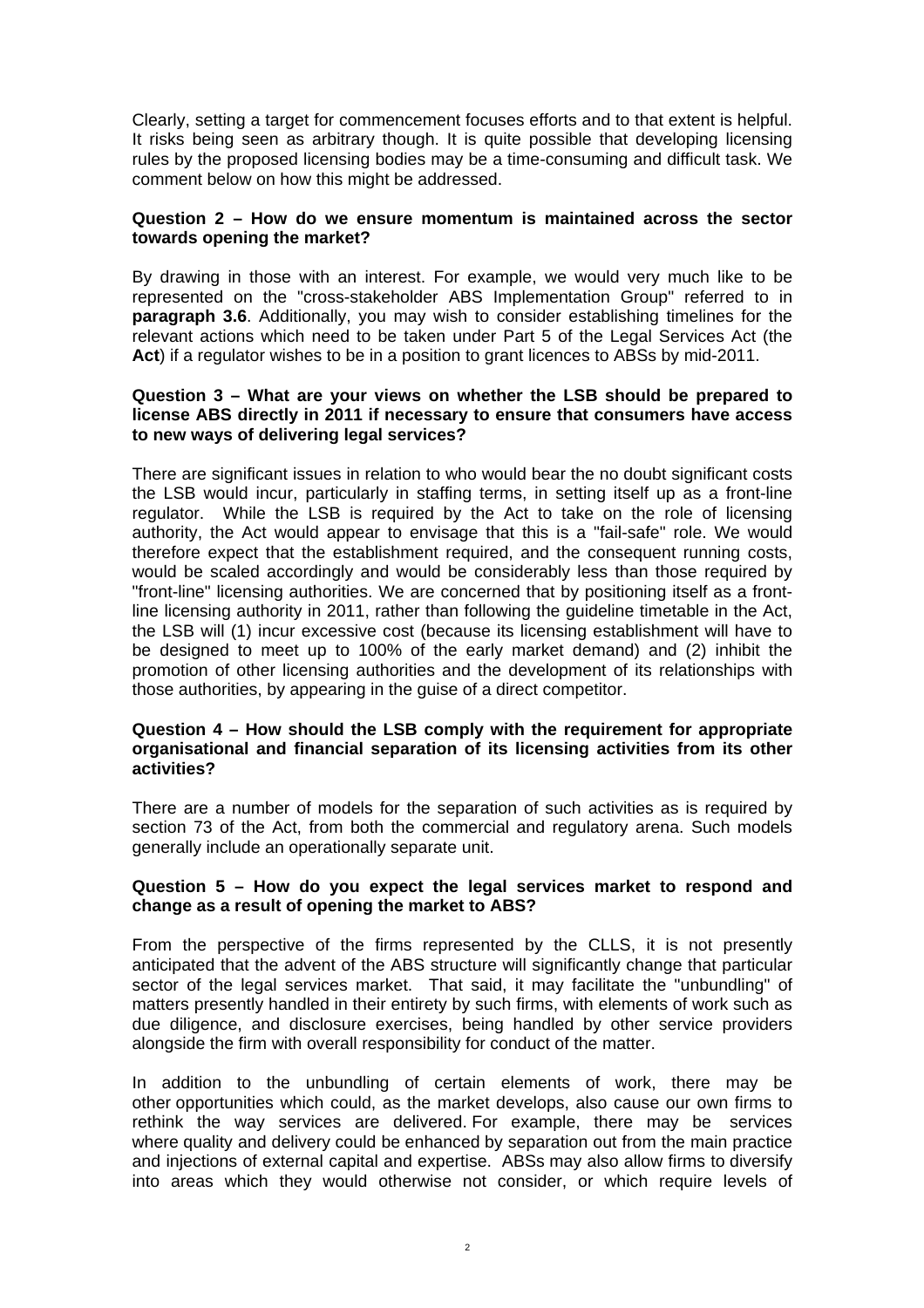investment to build competence and critical mass which the firm alone would not have the resources or confidence to invest in.

It may also encourage the recruitment of professional managers to share in the success of the firm. It should be noted, however, that bar and professional rules in other jurisdictions in which such firms operate may inhibit such an expansion given the continuing constraint on lawyers' sharing profits with non-lawyers, as is the case in numerous jurisdictions.

## **Question 6 – In what ways might consumers of all types – including private individuals, small businesses and large companies – benefit from new providers and ways of delivering legal services?**

In relation to sophisticated commercial clients, possibly by increased efficiencies in service delivery. To the extent that multi-disciplinary practices evolve, the possibility of acquiring a multiplicity of professional services "under one roof" may benefit clients in terms of ease of access to services and, possibly, procurement arrangements.

## **Question 7 – What opportunities and challenges might arise for law firms, individual lawyers, in-house lawyers and non-lawyer employees of law firms as a result of ABS?**

This question is too wide-ranging to be answered meaningfully.

## **Question 8 – What impact do you think ABS could have on the diversity for the legal profession?**

Diversity is receiving high priority within the firms which are members of CLLS. The advent of ABS itself will have little impact and although some of the visions of the future that ABSs may enable (for example, an increased emphasis on process, telephone advice, etc.) may result in a more diverse workforce (e.g. by facilitating part-time work), the real diversity issues in the legal profession lie elsewhere: primarily in access to the highest standards of education.

# **Question 9 – What are the educational and developmental implications of ABS and what actions need to be taken to address them?**

We agree that it would not be appropriate to impose any mandatory training requirements for ABSs over and above those which will be required of individual practitioners.

# **Question 10 – Could fewer restrictions on the management, ownership and financing of legal firms change the impact upon the legal services sector of future economic downturns?**

We don't think that the level of restrictions on management, ownership or financing of legal firms will change the impact on the sector of future economic downturns for CLLS members. We think that the reason why there has not to date been a significant number of applications for LDP status is not necessarily to do with the economic climate, but to do with the lack of any perceived advantage.

Further, while many firms have suffered a significant financial impact in the current recession, we are not aware of any significant failures. This is in large part because the financiers and principal employees are the same people (the partners). The introduction of external capital broadens the capital base but also breaks the identity of interest between financiers and principal employees. If "salaries" are put under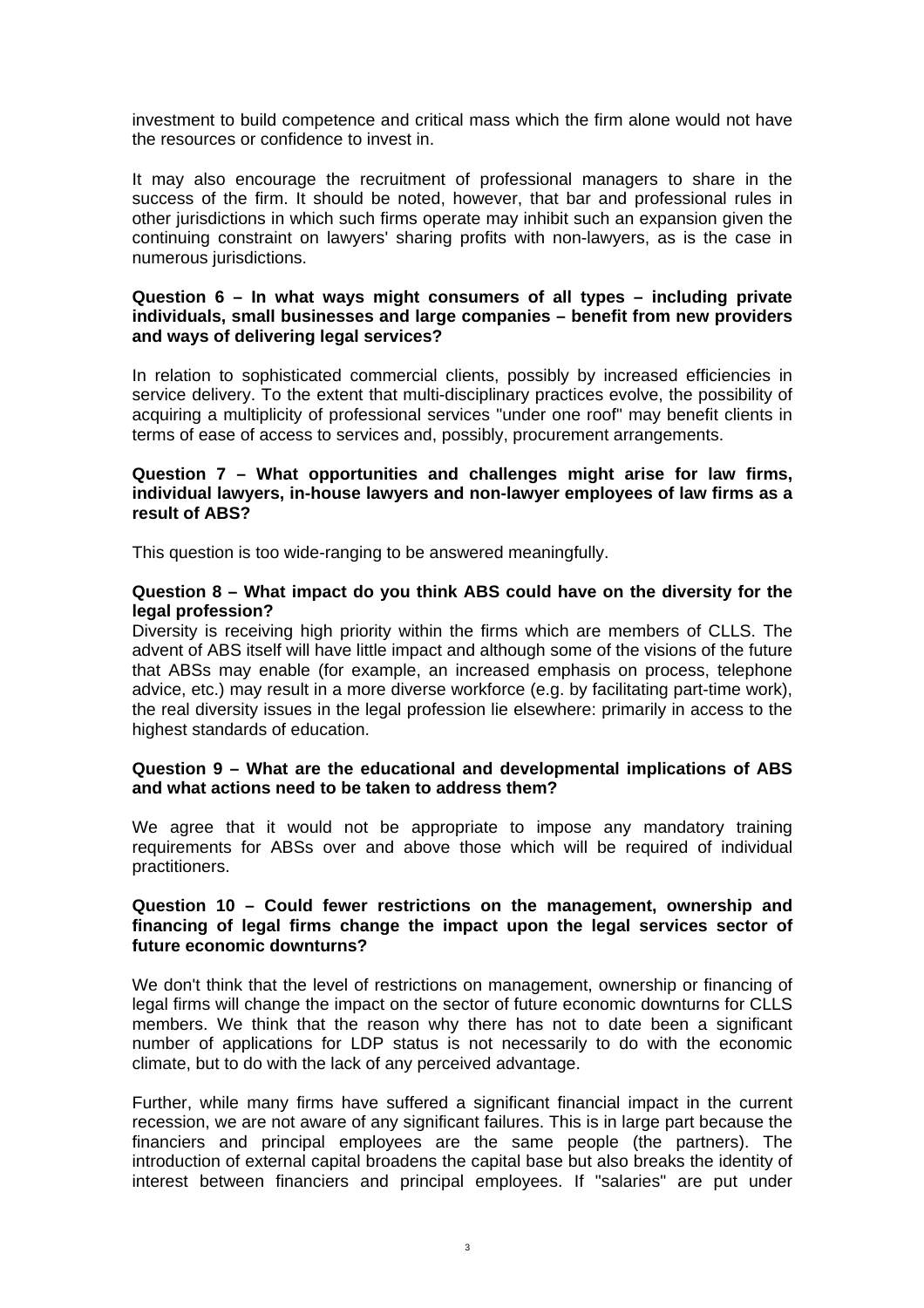pressure, the principal employees may move elsewhere. This may result in future economic downturns having a more damaging effect upon the legal services sector than they have had to date.

## **Question 11 – What are the key risks to the regulatory objectives associated with opening the market to ABS and how are they best mitigated?**

We do not think that opening the market to ABSs of itself carries risks to the attainment of the regulatory objectives - assuming that the individual legal professional continues to be regulated on an individual basis.

# **Question 12 – Are there particular types of business structure or model which you consider to present a particular risk to the regulatory objectives?**

No.

# **Question 13 – What conflicts of interest do you think might arise in relation to ABSs and how should they be managed?**

We anticipate that the conflicts of interest referred to in **paragraph 5.11** would be dealt with by the regulation to which the individual professionals will be subject. For example, the Solicitors' Code of Conduct already addresses the question of conflicts of interest. As to a quoted company, we cannot see that there is an inevitable conflict between the Board's duties to its shareholders and the professional obligations to the company's clients. We take it that, in any event, the shareholders will be made aware of the company's duties to clients. We cannot see that this is any different from any other business operating in a regulated sector, such as pharmaceuticals or financial services.

#### **Question 14 – How should licensing authorities approach entity-based regulation and what are the main differences from the traditional focus on regulating individuals?**

A number of these issues have already been addressed by the Solicitors Regulation Authority in the move to permit LDPs which came into effect on 31 March 2009.

#### **Question 15 – Do you agree with our view that licensing authorities should take a risk-based approach to regulation of ABS, and if so, how might this work in practice?**

Yes we do. See our response to question 16 below.

# **Question 16 – What is your preferred balance in regulating ABS between a focus on high-level principles and outcomes and a more prescriptive approach?**

Our preferred balance favours high-level principles and outcomes over a prescriptive approach. The latter risks encouraging a "box ticking" mentality.

## **Question 17 – What are the advantages and disadvantages of a requirement on ABS to have a majority of lawyer managers?**

Maintaining a requirement on ABSs to have a majority of lawyer managers would (at risk of stating the obvious) represent only a half-way house in the reforms introduced by the Act. The key point is that managers should be "fit and proper". The Act requires only that there be one Head of Legal Practice, who has to be legally qualified. That role will be extremely important within the organisation.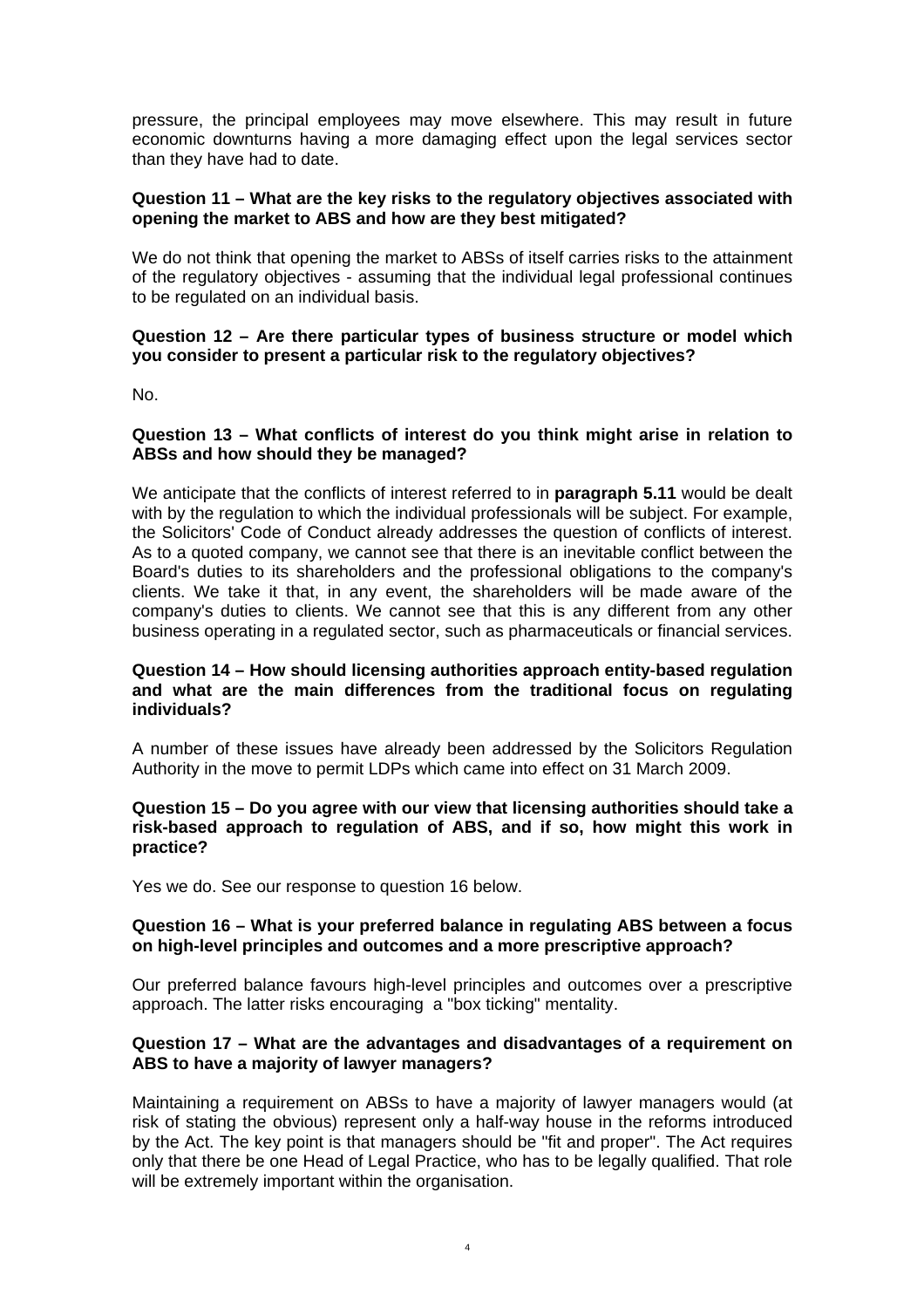## **Question 18 – What are your views about how licensing authorities should determine whether a person is a "fit and proper person" to carry out their duties as a HoLP or a HoFA?**

While the Act may be silent on whether these roles are to be filled by different people, we think that may be inferred from the different requirements of them which are specified in the Act. In relation to the Head of Legal Practice, given that that individual must be an "authorised person" in relation to one or more of the licensed activities of the ABS (paragraph 11(3) of Schedule 11), we cannot see that a further stringent requirement should be introduced. Given the key role, however, of the Head of Legal Practice, it may be that a certain level of post-qualification experience should be a requirement. As to the Head of Finance and Administration, given that a similar issue was addressed by the SRA in relation to the introduction of non-lawyer managers, in relation to LDPs, a similar approach to that adopted by the SRA could apply here.

# **Question 19 – What is the right balance between rejecting "higher-risk" licensing applications and developing systems to monitor compliance by higher-risk licensed bodies?**

Monitoring compliance by higher-risk licensed bodies is likely to be proportionately time-consuming and expensive. It is not appropriate for that expense to be borne by the majority of lower-risk firms. Therefore either high risk firms should not be granted licences, or they should be required to bear the cost of increased monitoring.

## **Question 20 – How should regulators ensure a level playing-field between regulated legal practices and licensed bodies?**

By ensuring that the authorised persons are required to adhere to the same professional standards and codes.

#### **Question 21 – How should licensing authorities approach the access to justice condition, and do you agree that it is unlikely that many licences should be rejected on the basis of the condition?**

As you suggest, a response on this from consumer and other not-for-profit bodies may be beneficial.

#### **Question 22 – How should licensing authorities give effect to indemnification and compensation arrangements of ABS**?

We see no reason why ABSs providing legal services should not be subject to the same requirements for insurance and indemnification cover as other regulated firms.

#### **Question 23 – How should complaints-handling in relation to legal services provided by ABS be regulated?**

We agree with the views contained in your paragraphs 7.22 to 7.24, namely that there should be no material difference between the requirements for complaints-handling procedures in either ABSs or non-ABSs.

**Question 24 - How should licensing authorities approach the "fit to own" test and how critical is it in mitigating the risk to the regulatory objective of promoting lawyers' adherence to their professional principles?**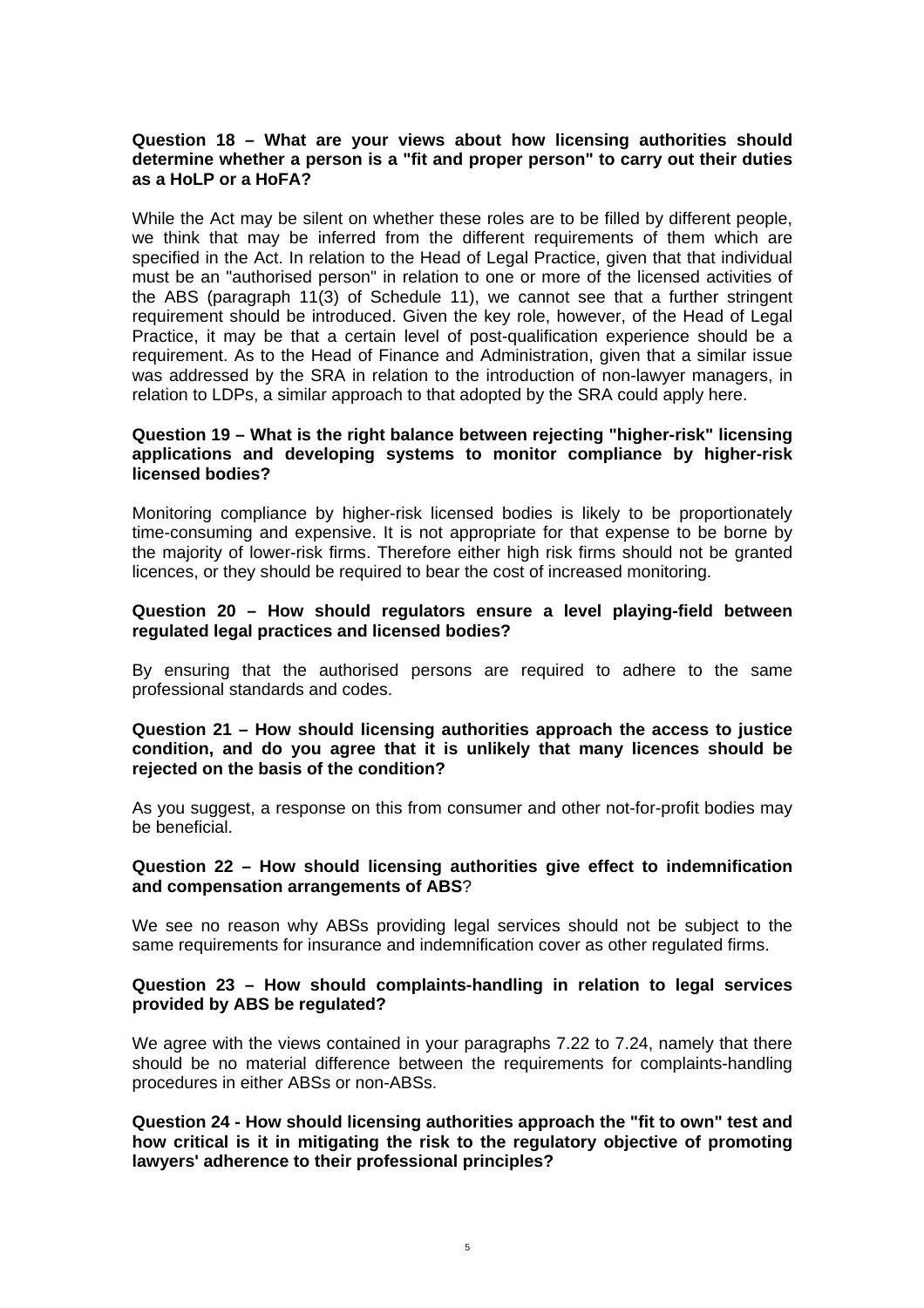It may be appropriate to draw a distinction between non-authorised persons with an interest in an ABS, *qua* investor, as opposed to an employee or manager.

## **Question 25 – Are there any particular risks to the regulatory objectives that could arise from ABS offering non-reserved legal services?**

Chiefly the risk of confusion, particularly if the non-reserved activities predominate. Indeed, we can envisage the development of business models in which reserved (and therefore regulated) activities and "non reserved" (unregulated) legal services are offered under the same brand, while being technically structured to comply with regulatory requirements. In this context, further debate as to the scope of reserved activities may be necessary.

#### **Question 26 – What are the risks to the consumer associated with the delivery of legal services by special bodies and which more general risks are less relevant to these bodies?**

Given the nature of our membership, we are unable to comment usefully on this question.

#### **Question 27 – Is it in the consumer interest to require special bodies to seek a licence, and if so, what broad approach should licensing authorities take to their regulation?**

Given the nature of our membership, we are unable to comment usefully on this question.

#### **Question 28 – Are there any other issues that you would like to raise in respect of ABS that has not been covered by previous questions?**

In **paragraph 1.11** we note the shift towards entity-based regulation. We think it would be regrettable if that shift were to result in the erosion of individual professional responsibility, which can be a very powerful compliance tool.

In **paragraph 2.21**, we note that the Legal Services Consumer Panel will be an "important voice in the debates and decisions ahead". We trust that it is intended that the Consumer Panel should include members representative of sophisticated consumers of legal services, as well as individual consumers.

In **paragraph 3.17**, the LSB seems to acknowledge that its licensing operation should be self-financing. Would this include merely staffing costs, or will there be an apportionment in respect of rent, technology and other shared business expenses?

In relation to **paragraphs 4.10 to 4.12**, it may be optimistic to think that high street firms will be able to survive by "upskilling". If they lose work which can easily be commoditised, there may not be enough profitable work left for them to survive. This could conceivably hit BME firms harder. Further, consumers who do not have access to or cannot use technology, may face particular access to justice issues if they lose the possibility of obtaining face-to-face advice.

Finally, we are disappointed that the SRA is not trying to find a way to allow investment by third parties in solicitors' firms under the current rules, as a transitional measure which could be adopted while the ABS framework is being worked out. Non solicitors are actively building legal services brands, e.g. the Co-op, and the SRA's restrictive approach (see the guidelines "Preparing for Alternative Business Structures" published